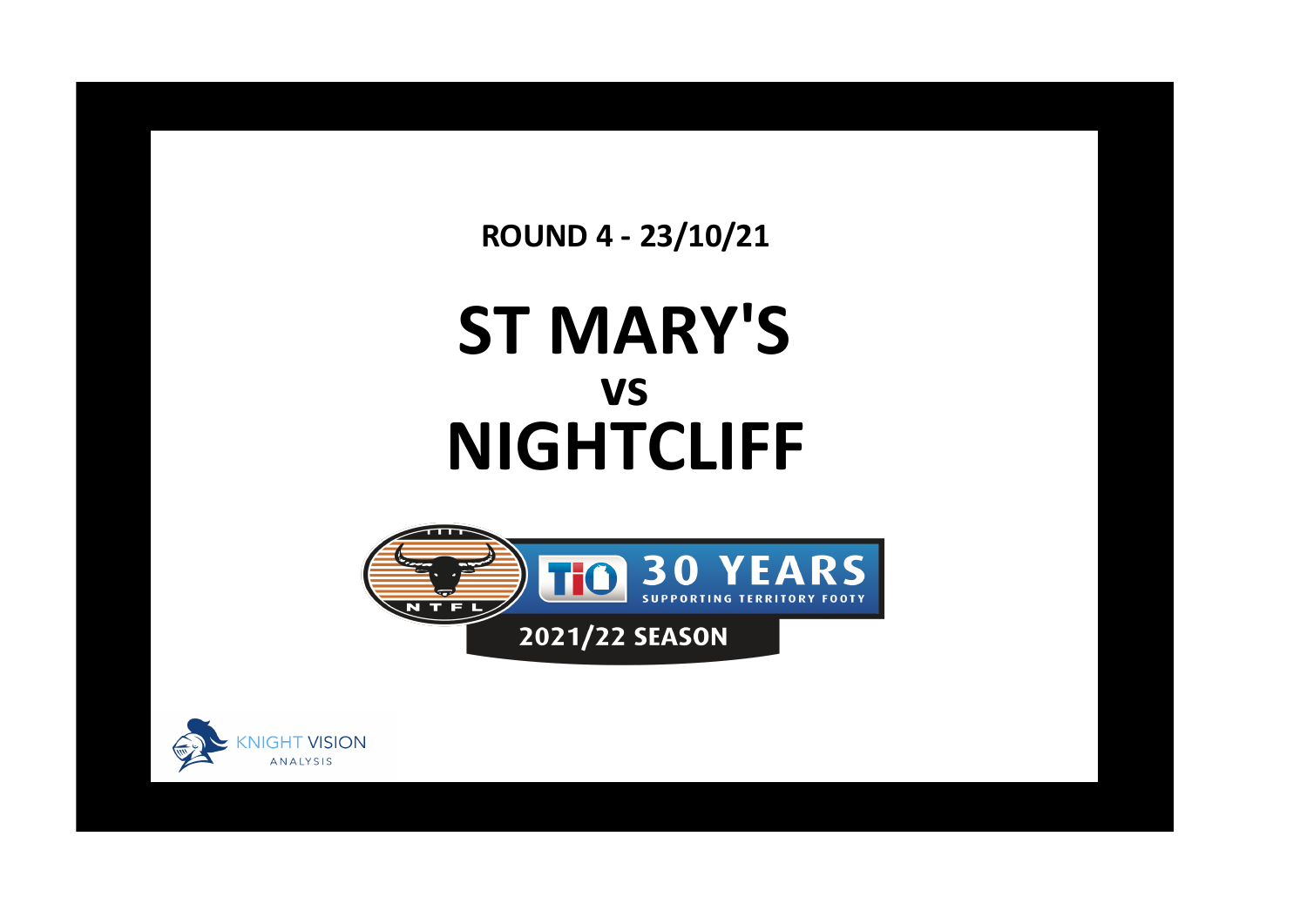|                         |                         | <b>St Mary's</b>        |                |                |                          |                         |                         | <b>Nightcliff</b> |                |              | <b>Differential</b> |                |                |                |              |  |  |
|-------------------------|-------------------------|-------------------------|----------------|----------------|--------------------------|-------------------------|-------------------------|-------------------|----------------|--------------|---------------------|----------------|----------------|----------------|--------------|--|--|
| Q1                      | Q <sub>2</sub>          | Q <sub>3</sub>          | Q4             | <b>TOTAL</b>   |                          | Q1                      | Q <sub>2</sub>          | Q <sub>3</sub>    | Q <sub>4</sub> | <b>TOTAL</b> | Q1                  | Q <sub>2</sub> | Q <sub>3</sub> | Q <sub>4</sub> | <b>TOTAL</b> |  |  |
| 50                      | 45                      | 34                      | 44             | 173            | <b>Kicks</b>             | 42                      | 41                      | 49                | 48             | 180          | $+8$                | $+4$           | $-15$          | $-4$           | $-7$         |  |  |
| 26                      | 21                      | 11                      | 22             | 80             | <b>Handballs</b>         | 21                      | 29                      | 25                | 25             | 100          | $+5$                | $-8$           | $-14$          | $-3$           | $-20$        |  |  |
| 76                      | 66                      | 45                      | 66             | 253            | <b>Disposals</b>         | 63                      | 70                      | 74                | 73             | 280          | $+13$               | $-4$           | $-29$          | $-7$           | $-27$        |  |  |
| 1.92                    | 2.14                    | 3.09                    | 2.00           | 2.16           | <b>K:H Ratio</b>         | 2.00                    | 1.41                    | 1.96              | 1.92           | 1.80         | $-0.08$             | $+0.73$        | $+1.13$        | $+0.08$        | $+0.36$      |  |  |
| 62%                     | 56%                     | 62%                     | 57%            | 59%            | Kick Eff. %              | 71%                     | 63%                     | 71%               | 65%            | 68%          | $-9%$               | $-8%$          | $-10%$         | $-8%$          | $-9%$        |  |  |
| 85%                     | 81%                     | 73%                     | 77%            | 80%            | <b>Handball Eff. %</b>   | 67%                     | 79%                     | 72%               | 72%            | 73%          | $+18%$              | $+2%$          | $+1%$          | $+5%$          | $+7%$        |  |  |
| 4                       | 6                       | 5                       | 4              | 19             | <b>Clangers</b>          | 4                       | $\overline{\mathbf{3}}$ | $\overline{2}$    | 10             | 19           | $\mathbf{0}$        | $+3$           | $+3$           | $-6$           | $\bf{0}$     |  |  |
| 37                      | 30                      | 22                      | 29             | 118            | <b>Cont. Poss</b>        | 31                      | 34                      | 31                | 33             | 129          | $+6$                | -4             | $-9$           | $-4$           | $-11$        |  |  |
| 42                      | 35                      | 24                      | 36             | 137            | <b>Unc. Poss</b>         | 31                      | 38                      | 43                | 40             | 152          | $+11$               | $-3$           | $-19$          | $-4$           | $-15$        |  |  |
| 12                      | 8                       | 12                      | 9              | 41             | <b>Marks</b>             | 15                      | 9                       | 21                | 17             | 62           | $-3$                | $-1$           | $-9$           | $-8$           | $-21$        |  |  |
| 10                      | 8                       | 8                       | 9              | 35             | <b>Unc. Marks</b>        | 12                      | 7                       | 20                | 12             | 51           | $-2$                | $+1$           | $-12$          | $-3$           | $-16$        |  |  |
| $\overline{\mathbf{2}}$ | $\mathbf 0$             | 4                       | 0              | 6              | <b>Cont. Marks</b>       | 3                       | 2                       | 1                 | 5              | 11           | $-1$                | $-2$           | $+3$           | $-5$           | $-5$         |  |  |
| 1                       | $\mathbf 0$             | $\overline{2}$          | $\overline{2}$ | 5              | <b>Int. Marks</b>        | $\overline{2}$          | 3                       | 3                 | 3              | 11           | $-1$                | $-3$           | $-1$           | $-1$           | $-6$         |  |  |
| 3                       | 1                       | 1                       | $\overline{2}$ | $\overline{z}$ | F50 Marks                | 4                       | $\overline{\mathbf{3}}$ | 5                 | 1              | 13           | $-1$                | $-2$           | $-4$           | $+1$           | $-6$         |  |  |
| 22                      | 16                      | 8                       | 16             | 62             | <b>Handball Receives</b> | 14                      | 22                      | 15                | 16             | 67           | $+8$                | $-6$           | $-7$           | $\mathbf 0$    | $-5$         |  |  |
| 32                      | 27                      | 11                      | 27             | 97             | <b>Groundball Gets</b>   | 23                      | 28                      | 25                | 24             | 100          | $+9$                | $-1$           | $-14$          | $+3$           | $-3$         |  |  |
| $\overline{\mathbf{z}}$ | $\overline{\mathbf{z}}$ | 8                       | 6              | 28             | <b>Hitouts</b>           | $\overline{2}$          | 4                       | 1                 | 4              | 11           | $+5$                | $+3$           | $+7$           | $+2$           | $+17$        |  |  |
| 8                       | 8                       | 8                       | 6              | 30             | <b>Clearances</b>        | 6                       | 6                       | 4                 | 5              | 21           | $+2$                | $+2$           | +4             | $+1$           | $+9$         |  |  |
| 14                      | 11                      | 7                       | 12             | 44             | <b>Tackles</b>           | 12                      | 10                      | 4                 | 16             | 42           | $+2$                | $+1$           | $+3$           | $-4$           | $+2$         |  |  |
| 3                       | $\overline{\mathbf{z}}$ | 6                       | $\overline{2}$ | 18             | <b>One Percenters</b>    | $\overline{\mathbf{z}}$ | 5                       | 9                 | 4              | 25           | $-4$                | $+2$           | $-3$           | $-2$           | $-7$         |  |  |
| 1                       | 4                       | 6                       | $\mathbf{1}$   | 12             | <b>Spoils</b>            | 5                       | 3                       | 5                 | 4              | 17           | $-4$                | $+1$           | $+1$           | $-3$           | $-5$         |  |  |
| 3                       | 5                       | 8                       | 6              | 22             | <b>Frees For</b>         | 5                       | 7                       | 6                 | 5              | 23           | $-2$                | $-2$           | $+2$           | $+1$           | $-1$         |  |  |
| 5                       | $\overline{7}$          | 6                       | 5              | 23             | <b>Frees Against</b>     | 3                       | 5                       | 8                 | 6              | 22           | $+2$                | $+2$           | $-2$           | $-1$           | $+1$         |  |  |
| 10                      | 15                      | $\overline{\mathbf{z}}$ | 18             | 50             | <b>Inside 50s</b>        | 12                      | 9                       | 17                | 7              | 45           | $-2$                | $+6$           | $-10$          | $+11$          | $+5$         |  |  |
| 8                       | 6                       | 13                      | 5              | 32             | <b>Rebound 50s</b>       | 5                       | 13                      | 6                 | 14             | 38           | $+3$                | $-7$           | $+7$           | $-9$           | $-6$         |  |  |
| 70%                     | 27%                     | 29%                     | 44%            | 42%            | Score / 150 %            | 75%                     | 67%                     | 53%               | 57%            | 62%          | $-5%$               | $-40%$         | $-24%$         | $-13%$         | $-20%$       |  |  |
| 5                       | $\mathbf{1}$            | 1                       | 3              | 10             | <b>Goals</b>             | 4                       | 3                       | 4                 | $\mathbf{1}$   | 12           | $+1$                | $-2$           | $-3$           | $+2$           | $-2$         |  |  |
| $\overline{2}$          | 3                       | 1                       | 5              | 11             | <b>Behinds</b>           | 5                       | $\overline{\mathbf{3}}$ | 5                 | 3              | 16           | $-3$                | $\Omega$       | $-4$           | $+2$           | $-5$         |  |  |
| 32                      | 9                       | $\overline{\mathbf{z}}$ | 23             | 71             | <b>Score</b>             | 29                      | 21                      | 29                | 9              | 88           | $+3$                | $-12$          | $-22$          | $+14$          | $-17$        |  |  |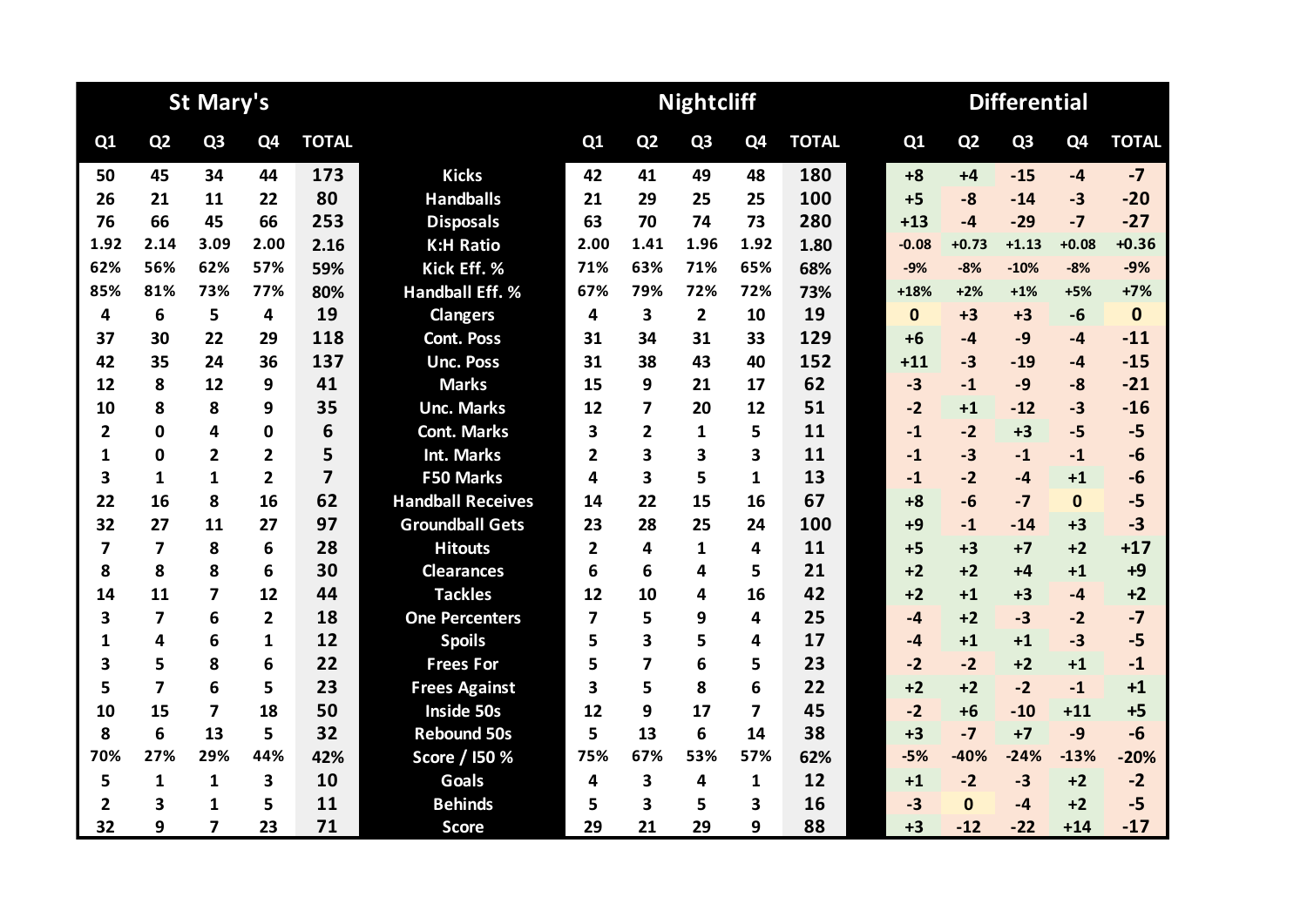|                       |     |       |       |       |             |    |           |       |       |       |           |                      | <b>St Mary's</b> |    |        |       |            |      |      |                |    |              |      |                      |      |                           |               |
|-----------------------|-----|-------|-------|-------|-------------|----|-----------|-------|-------|-------|-----------|----------------------|------------------|----|--------|-------|------------|------|------|----------------|----|--------------|------|----------------------|------|---------------------------|---------------|
| <b>Player</b>         | К   | н     | D     |       | KE% HE% CLG |    | <b>CP</b> | UP    | M     | UM    | <b>CM</b> |                      | IM F50M HR       |    | GBG HO |       | <b>CLR</b> | т    | 1%   | <b>SP</b>      | FF | FA           | 150  | <b>R50</b>           | G    | В                         | <b>SA</b>     |
| 06 S Edwards          | 21  | 2     | 23    | 52%   | 0%          | 1  | 10        | 10    | 4     | 3     | 1         | 1                    | 0                | 4  | 8      | 1     | 8          | 0    | 0    | 0              | 1  | $\mathbf{1}$ | 9    | 0                    | 0    | 2                         | $\mathbf{1}$  |
| 04 N Paredes          | 14  | 5     | 19    | 50%   | 20%         | 2  | 14        | 5     | 3     | 2     |           | 0                    |                  | 2  | 9      | 0     | 3          | 3    | 0    | 0              | 6  |              |      | 0                    | 2    | 0                         | 1             |
| 38 L Jellyman-Tumer   | 15  | 4     | 19    | 67%   | 25%         | 1  | 0         | 18    | 2     | 2     | 0         | 0                    | 0                | 9  | 0      | 0     | 0          | 2    | 2    | 1              | 1  | 0            | 4    | 6                    | 0    | 0                         | 1             |
| 17 J Smithson         | 7   | 10    | 17    | 57%   | 90%         | 1  | 12        | 6     | 2     | 2     | 0         | 0                    | 0                | 3  | 12     | 1     | 3          | 3    | 3    | 2              | 0  | 2            |      | 1                    | 0    | 0                         | 1             |
| 40 J Kluske           | 11  | 4     | 15    | 45%   | 100%        | 2  | 8         | 9     | 4     | 3     | 1         | 0                    | 1                | 5  | 7      | 0     | 3          | 4    |      | $\mathbf{1}$   | 0  | 2            | 2    | 1                    | 2    | 0                         | 0             |
| 07 N Lockyer Jnr      | 9   | 4     | 13    | 67%   | 100%        | 2  | 6         | 5     | 2     | 0     | 2         | 0                    | 2                | 1  | 4      | 0     | 0          | 1    | 2    | 1              | 0  | 1            | 2    | 0                    | 4    | 0                         | 2             |
| 11 N Yarran           | 6   | 6     | 12    | 33%   | 83%         | 1  | 4         | 8     | 1     |       | 0         | 0                    | 0                | 5  | 4      | 0     | 0          | 5    | 0    | 0              | 0  | 0            | 5    | 0                    | 0    | 0                         | 1             |
| 29 G McMurtrie        | 9   | 3     | 12    | 56%   | 100%        | 0  | 2         | 10    | 5     | 5     | 0         | 1                    | 1                | 5  | 2      | 0     | 0          | 2    | Ω    | 0              | 0  | 0            |      | 2                    | 0    | 1                         | 0             |
| 01 Jacob Long         | 9   | 2     | 11    |       | 100% 100%   | 0  | 4         | 7     | 0     | 0     | 0         | 0                    | 0                | 1  | 2      | 0     | 0          | 1    | 2    | $\overline{2}$ | 3  | 2            | 0    | 8                    | 0    | 0                         | 0             |
| 22 P Cockatoo-Collins | 7   | 4     | 11    | 43%   | 100%        | 2  | 7         | 4     | 1     |       | 0         | 0                    | 1                | 3  | 6      | 0     |            | 1    | 0    | 0              |    | 1            | 2    | 0                    | 0    | 1                         | 1             |
| 26 H Labastida        | 7   | 4     | 11    | 57%   | 100%        | 0  | 7         | 5     | 1     |       | 0         | 0                    | 0                | 4  | 4      | 0     | 3          | 2    |      | 0              | 3  |              | 3    | 0                    | 1    | 1                         | 1             |
| 39 B Browne           | 10  |       | 11    | 40%   | 0%          | 3  | 4         | 8     | 2     | 2     | 0         | 1                    | 0                | 4  | 3      | 0     |            | 3    |      | 1              | 3  | 1            |      | 2                    | 0    | 0                         | 0             |
| 31 Z Robinson         | 6   | 4     | 10    | 67%   | 100%        | 1  | 6         | 4     | 4     | 4     | 0         | 0                    | 1                | 0  | 6      | 0     | 1          | 0    | 0    | 0              | 0  | 3            |      | 1                    | 0    | 0                         | 1             |
| 34 T Hemsley          | 5   | 5     | 10    | 60%   | 80%         | 1  | 4         | 6     | 2     |       | 1         | 1                    | 0                | Δ  | 2      | 0     | O          | 3    |      | 1              | 2  | 1            |      | 1                    | 0    | 0                         | 0<br>ananan   |
| 35 M Wilkinson        | 8   | 2     | 10    | 75%   | 100%        | 0  | 4         |       |       |       | 0         | 0<br>ana ana amin'   | 0                |    | 4      | O     | Ω          |      | O    | 0              | 0  | 0            |      | 4                    | 0    | 0<br>www.www.ww           | 0             |
| 33 J Cheek            | 7   | 2     | 9     | 86%   | 0%          |    | 5         | 5     |       |       | O         | <b>START COMPANY</b> | 0                |    | 5      | O     |            |      |      |                |    |              |      | 2<br><b>CONTRACT</b> | O    | 0<br><b>TOTAL CONTROL</b> | 0<br>ananana. |
| 05 X Vallejo          | 4   | 4     | 8     | 75%   | 100%        | 0  | 3         | 5     | 2     | 2     | 0         | 0                    | 0                | 1  | 3      | 0     | 1          | 3    |      | 0              | 0  | 0            | 4    | 0                    | 0    | 0<br>ana ana              | 0<br>www.com  |
| 16 J Gallaher         | 6   | 2     | 8     | 33%   | 50%         | 1  | 4         |       |       |       | 0         | 0                    | 0                | 2  | 4      | O     |            |      | O    | 0              |    |              |      |                      | 0    | 1                         | 0             |
| 20 R Smith            | 3   | 4     | 7     | 33%   | 100%        | 0  | 5         | 2     | 0     | 0     | 0         | 0                    | 0                | 1  | 4      | 20    | 2          | 3    |      | 0              |    | 0            |      | 1                    | 1    | 0                         | 0             |
| 21 Braxton Ah Mat     | 3   | 4     | 7     |       | 100% 100%   | 0  | 4         | 3     | 0     | 0     | 0         | 0<br>omana.          | 0                | 3  | 3      | 6     |            | 0    | Ω    | 0<br>-----     |    | 1            | 2    | 0<br>nom v           | 0    | 0<br>ononno.              | 1<br>monona   |
| 27 G Gallus           | 3   | 3     | 6     |       | 33% 100%    | 0  | 3         | 3     | 1     |       | 0         | 0                    | 0                | 2  | 3      | 0     | 0          | 1    | 2    | 2              | 0  | 2            |      | 2                    | 0    | 0                         | 0             |
| 12   Baldock          | 1   | 1     | 2     |       | 100% 100%   | 0  | 2         | 1     | 1     | 1     | 0         | 0                    | 0                | 0  | 2      | 0     | 0          | 1    | 0    | 0              | 0  | 1            | 0    | 0                    | 0    | 0                         | 0             |
|                       |     |       |       |       |             |    |           |       |       |       |           |                      |                  |    |        |       |            |      |      |                |    |              |      |                      |      |                           |               |
| <b>SMFC</b>           | 173 | 80    | 253   | 59%   | 80%         | 19 | 118       | 137   | 41    | 35    | 6         | 5                    | 7                | 62 | 97     | 28    | 30         | 44   | 18   | 12             | 22 | 23           | 50   | 32                   | 10   | 11                        | 11            |
| <b>NFC</b>            | 180 | 100   | 280   |       | 68% 73%     | 19 | 129       | 152   | 62    | 51    | 11        | 11                   | 13               | 67 | 100    | 11    | 21         | 42   | 25   | 17             | 23 | 22           | 45   | 38                   | 12   | 16                        | 20            |
| <b>Differential</b>   | -7  | $-20$ | $-27$ | $-9%$ | $+7%$       | 0  | $-11$     | $-15$ | $-21$ | $-16$ | -5        | -6                   | -6               | -5 | -3     | $+17$ | $+9$       | $+2$ | $-7$ | -5             | -1 | $+1$         | $+5$ | -6                   | $-2$ | -5                        | -9            |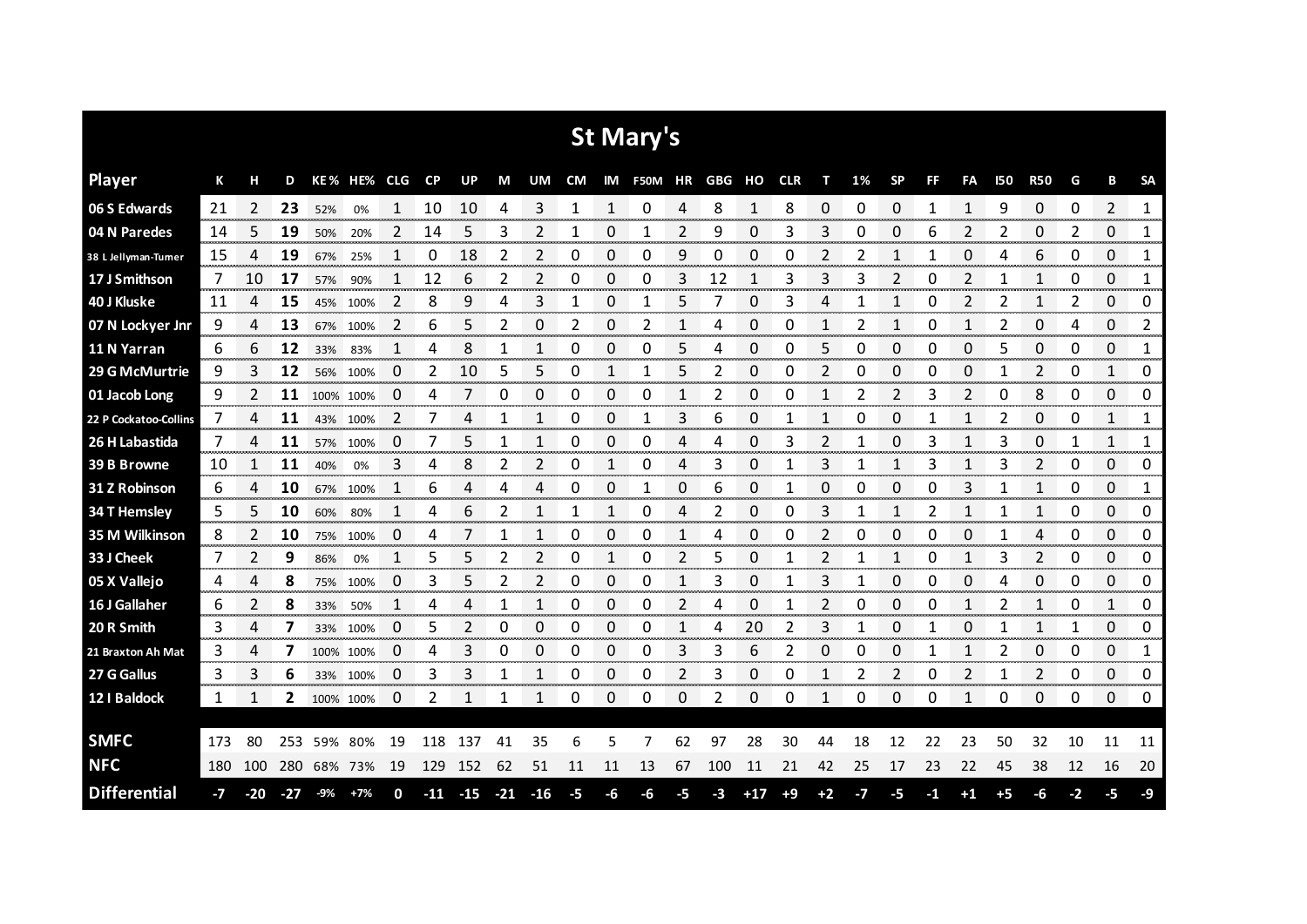|                      |      |       |     |          |             |    |           |                   |    |                |      |      | <b>Nightcliff</b> |               |                       |               |    |      |      |              |      |                |            |                     |      |               |               |
|----------------------|------|-------|-----|----------|-------------|----|-----------|-------------------|----|----------------|------|------|-------------------|---------------|-----------------------|---------------|----|------|------|--------------|------|----------------|------------|---------------------|------|---------------|---------------|
| <b>Player</b>        | К    | н     | D   |          | KE% HE% CLG |    | <b>CP</b> | UP                | M  | UM             | CM   |      |                   |               | IM F50M HR GBG HO CLR |               |    | т    | 1%   | <b>SP</b>    | FF   | FA             | <b>I50</b> | <b>R50</b>          | G    | В             | <b>SA</b>     |
| 22 D Bowles          | 14   | 9     | 23  | 71%      | 89%         | 2  | 8         | 17                | 4  | 3              | 1    | 1    | 1                 | 9             | 5                     | 0             | 0  | 1    | 5    | 3            | 2    | 1              | 2          | 9                   | 0    | $\mathbf{1}$  | 2             |
| 17 S Harper          | 14   |       | 21  | 64%      | 57%         | 3  | 6         | 13                |    |                | 0    | 0    | 0                 | 12            | 6                     | 0             | 3  | 3    |      | 0            | 0    | 0              | 5          | 2                   |      | 0             | 1             |
| 33 S Wilson          | 10   | 11    | 21  | 70%      | 73%         |    | 10        | 11                | 6  | 5              | 1    | 0    |                   | 5             | 8                     | 0             | 2  |      | 2    | 0            |      | 1              | 5          |                     |      | 0             | 4             |
| 23 B Filo            | 14   | 5     | 19  | 50%      | 100%        | 1  | 8         | 11                | 1  | 1              | 0    | 0    | 0                 | 9             | 8                     | 0             | 2  | 3    | 0    | 0            |      | 1              | 3          | 3                   | 0    | 0             | 1             |
| 06 L Holt-Fitz       | 9    |       | 16  | 56%      | 71%         | 0  | 10        | 6                 | 1  | 1              | 0    | 0    | 0                 | $\mathbf{1}$  | 9                     | 0             | 2  | 0    | 2    | $\mathbf{1}$ | 1    | 0              | 3          | 0                   | 0    | 2             | 1             |
| 14 N Brown           | 10   | 6     | 16  | 60%      | 67%         | 1  | 6         | 9                 | 4  | 4              | 0    | 1    | 0                 | 2             | 6                     | 0             | 0  | 1    | 1    | 0            | 0    | 1              | 1          | 5                   | 0    | $\Omega$      | 0             |
| 05 J Jones           | 5    | 8     | 13  | 60%      | 100%        |    | 9         | 5                 | 3  | 2              | 1    | 3    | 0                 | 3             | 6                     | 0             |    | 6    | 5    | 5            | 2    | 2              |            | 0                   | 0    | 0             | 0             |
| 20 T Melville        | 10   | 3     | 13  | 60%      | 67%         | 2  | 6         | 6                 | 6  | 3              | 3    | 0    | 1                 | 1             | 3                     | 0             | 2  | 1    | 0    | 0            | 0    | 1              | 3          | 0                   | 1    | 1             | 0             |
| 27 T Edwards-Baldwin | 10   | 3     | 13  | 90%      | 33%         | 1  | 9         | 5                 | 2  | $\overline{2}$ | 0    | 0    | 0                 | 1             | 6                     | $\pmb{0}$     | 1  | 2    | 0    | 0            | 3    | 1              | 4          | $\mathbf{1}$        | 0    | 1             | 4             |
| 01 R Mu              | 10   | 2     | 12  | 60%      | 50%         | 1  | 7         | 5                 | 3  | 3              | 0    | 0    | 1                 | 2             | 5                     | 0             | 1  | 2    |      | 1            | 2    | 1              | 1          | 0                   | 3    | 3             | 1             |
| 28 K Emery           | 10   | 2     | 12  | 50%      | 100%        | 0  | 1         | 11                | 7  | 7              | 0    | 0    | 5                 | 2             | 1                     | 0             | 0  | 3    | 0    | 0            |      | 1              | 2          | 0                   | 3    | 4             | 1             |
| 29 S Deery           | 6    | 6     | 12  | 83%      | 33%         | 3  | 4         | 8                 | 2  | 2              | 0    | 1    | 0                 | 2             | 4                     | 0             | 0  | 5    |      | 1            | 2    | 1              | 0          | 4                   | 0    | 0             | 0             |
| 18 T North           | 9    | 2     | 11  | 67%      | 100%        | 1  | 2         | 9                 | 3  | 3              | 0    | 0    | 0                 | 5             | 2                     | 0             | 0  | 1    | 0    | 0            | 0    | $\overline{2}$ |            | 1                   | 0    | 1             | 0             |
| 19 W Derksen         | 6    |       | 11  | 83%      | 60%         | 0  | 9         | 3                 | 4  |                | 3    | 2    | 0                 | 2             | 6                     |               |    | 4    |      | 1            | O    | 1              |            |                     | 0    | 0<br>an an an | 0<br>ononcor  |
| 09 R Nyhuis          | 6    | 4     | 10  | 83%      | 75%         | 0  | 8         | 3                 | 4  | 3              | 1    | 2    | 0                 | 0<br>anan men | 6                     | O<br>an an an | 0  |      | 3    | 3            |      |                |            | 4                   | 0    | 0<br>www.com  | 0<br>ana mata |
| 11 P Wills           | 6    | 4     | 10  | 50%      | 75%         | 0  | 3         | 6                 | 0  | 0              | 0    | 0    | 0                 | 5             | 3                     | O             |    | 3    | O    | O            | Ω    |                |            |                     | O    | 0<br>manan a  | 1<br>omonom   |
| 10 C I lett          | 7    | 2     | 9   |          | 71% 100%    | 0  | 4         | 6                 | 6  | 5              | 1    | 0    | 4                 | 0             |                       | 0             | 0  | 0    | 0    | 0            | 3    |                | 3          | 0<br><b>Service</b> | 3    | 2             | 3             |
| 12 Joel Budarick     | 5    | 4     | 9   | 100% 75% |             | 0  | 5         |                   | 2  | 2              | 0    | O    | 0                 | 2             | 4                     | 0             |    | 0    |      |              |      | 0              |            | 2                   | 0    | 0             | 0             |
| 08 D Keast           | 5    | 2     | 7   | 100%     | 50%         | 0  | 2         | 4                 | 1  |                | 0    | 0    | 0                 | 1             |                       | 0             | 0  | 1    |      | 1            |      | 1              | 0          | 3                   | 0    | 0             | 0             |
| 26 M McGregor        | 3    | 4     | 7   | 33%      | 75%         |    | 4         | 3                 | 1  | 1              | 0    | 0    | 0                 | 1             | 3                     | 4             | 1  | 1    |      | 0            |      | 3              | 3          | 0                   | 0    | 0             | 1             |
| 32 R Morris          | 5    | 1     | 6   | 60%      | 100%        | 1  | 5         | 1                 | 1  | 1              | 0    | 1    | 0                 | 0             | 4                     | 0             | 1  | 2    | 0    | 0            | 1    | 0              | 1          | 1                   | 0    | 1             | 0             |
| 07 K Niki            | 2    | 3     | 5.  | 100%     | 67%         | 0  | 3         | 2                 | 0  | 0              | 0    | 0    | 0                 | 2             | 3                     | 0             | 0  | 0    | 0    | 0            | 0    | $\Omega$       | 0          | 0                   | 0    | 0             | 0             |
|                      |      |       |     |          |             |    |           |                   |    |                |      |      |                   |               |                       |               |    |      |      |              |      |                |            |                     |      |               |               |
| <b>NFC</b>           | 180  | 100   | 280 | 68%      | 73%         | 19 | 129       | 152               | 62 | 51             | 11   | 11   | 13                | 67            | 100                   | 11            | 21 | 42   | 25   | 17           | 23   | 22             | 45         | 38                  | 12   | 16            | 20            |
| <b>SMFC</b>          | 173  | 80    | 253 | 59% 80%  |             | 19 | 118       | 137               | 41 | 35             | 6    | 5    | 7                 | 62            | 97                    | 28            | 30 | 44   | 18   | 12           | 22   | 23             | 50         | 32                  | 10   | 11            | 11            |
| <b>Differential</b>  | $+7$ | $+20$ | +27 | +9%      | -7%         | 0  |           | $+11$ $+15$ $+21$ |    | $+16$          | $+5$ | $+6$ | $+6$              | $+5$          | $+3$                  | $-17$         | -9 | $-2$ | $+7$ | $+5$         | $+1$ | $-1$           | -5         | $+6$                | $+2$ | $+5$          | $+9$          |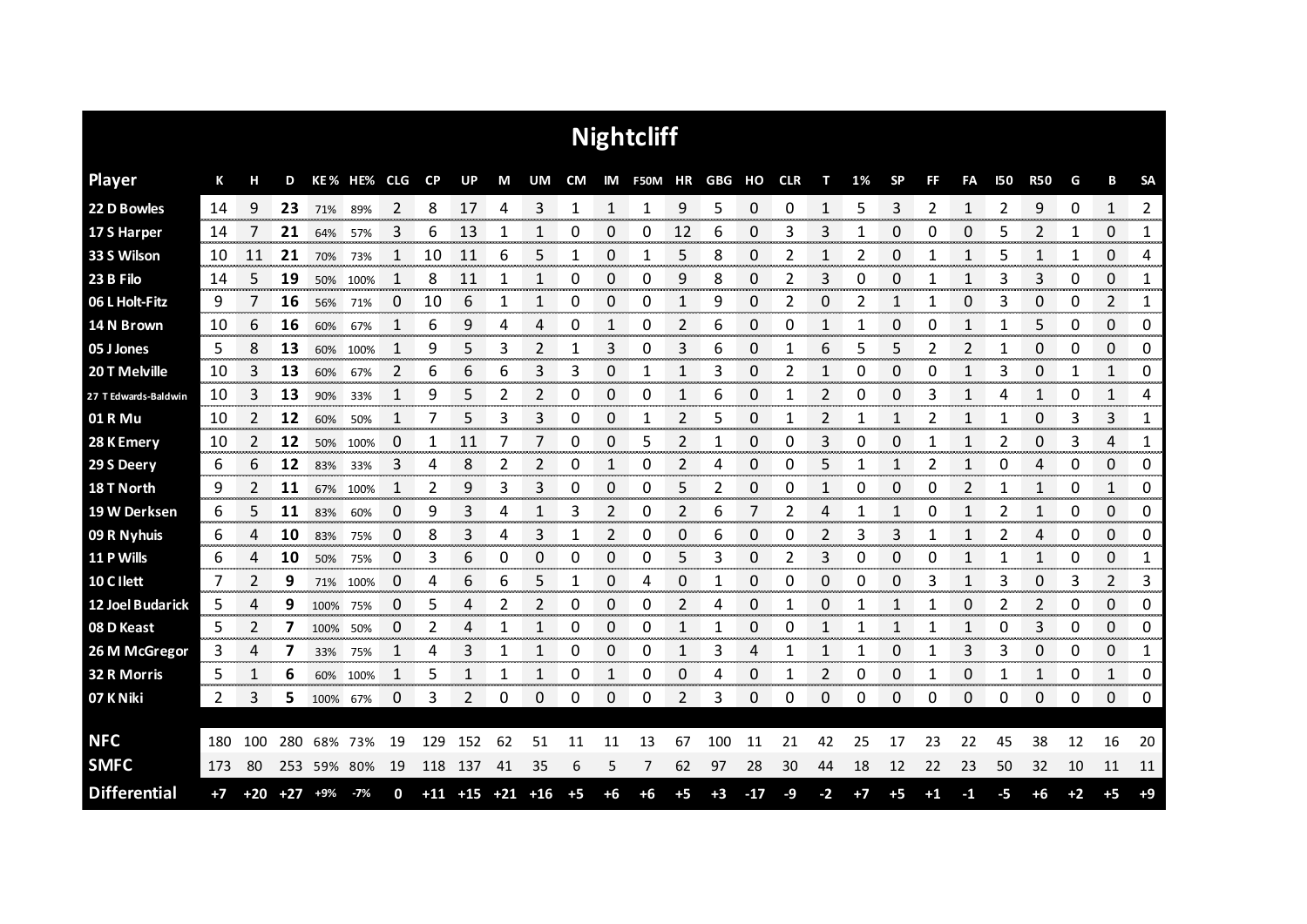|                        |             | <b>Score Sources</b> |
|------------------------|-------------|----------------------|
|                        | <b>SMFC</b> | <b>NFC</b>           |
| <b>Turnover</b>        | 2.6.18      | 9.11.65              |
| <b>Stoppage</b>        | 6.5.41      | 3.4.22               |
| <b>Kick In</b>         | 2.0.12      | 0.1.1                |
| <b>TOTAL</b>           | 10.11.71    | 12.16.88             |
|                        |             | Defensive 50         |
| <b>Turnover</b>        | 0.0.0       | 1.1.7                |
| <b>Stoppage</b>        | 0.0.0       | 0.1.1                |
| <b>Kick In</b>         | 2.0.12      | 0.1.1                |
| <b>TOTAL</b>           | 2.0.12      | 1.3.9                |
|                        |             | <b>Midfield</b>      |
| <b>Turnover</b>        | 2.5.17      | 7.7.49               |
| <b>Centre Bounce</b>   | 2.3.15      | 1.1.7                |
| <b>B/ARC Stoppages</b> | 2.0.12      | 1.2.8                |
| <b>TOTAL</b>           | 6.8.44      | 9.10.64              |
|                        |             | <b>Forward 50</b>    |
| <b>Turnover</b>        | 0.1.1       | 1.3.9                |
| <b>Stoppage</b>        | 2.2.14      | 1.0.6                |
| <b>TOTAL</b>           | 2.3.15      | 2.3.15               |